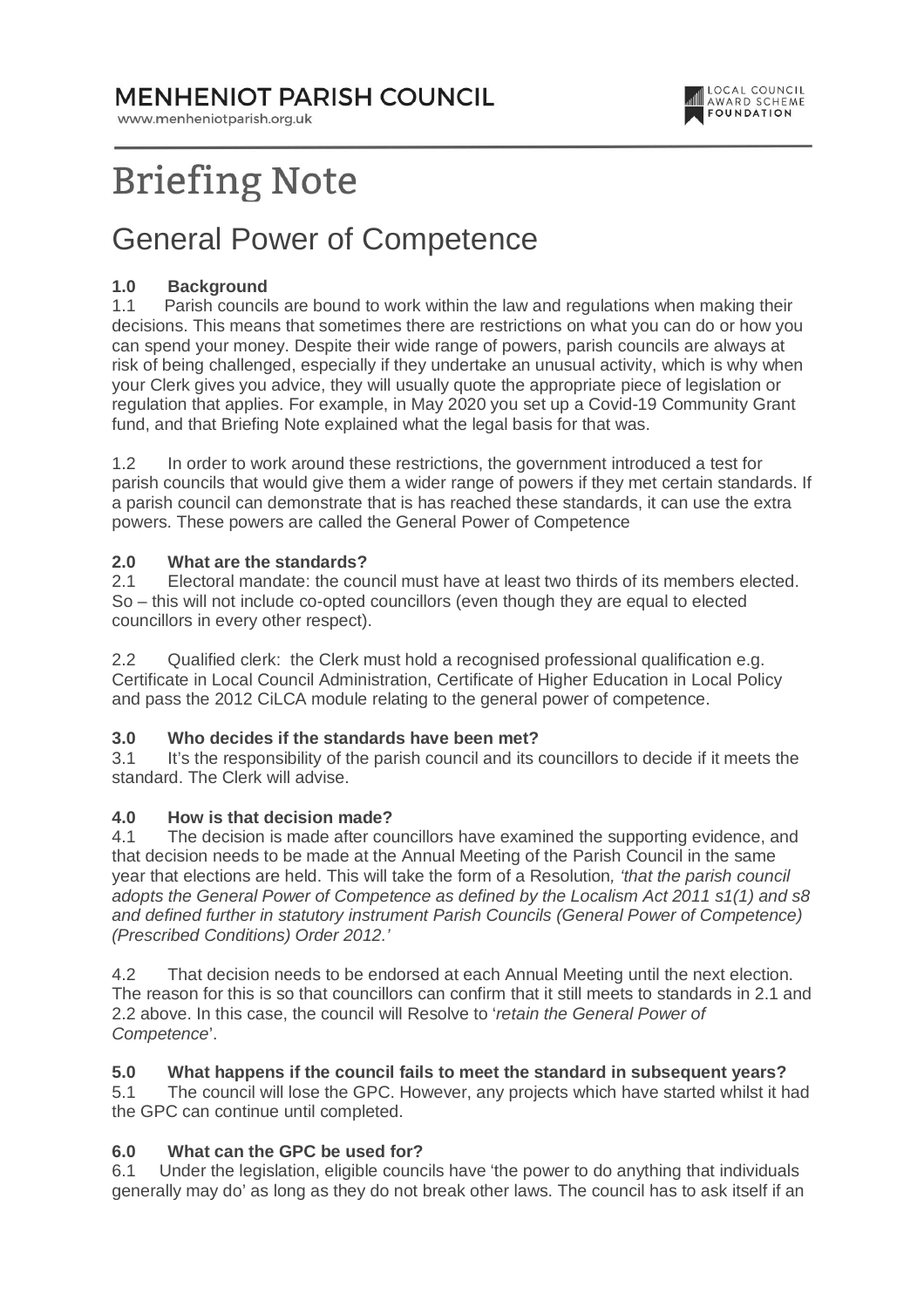individual is allowed to do it. If the answer is 'yes' than the council is normally permitted to act in the same way.

- 6.2 Examples of the type of activities that the GPC permits:
	- Running a community shop or post office
	- Lend or invest money
	- Establish a company or co-operative society to trade and engage in commercial activity
	- Establish a company to provide services such as local transport
	- Providing grants to individuals

6.3 Whilst councils are encouraged to be innovative in their use of the GPC, they should be aware of the risks of:

- Being challenged in their use of the Power.
- Their trading activities damaging other local enterprises
- Damage to the Council's reputation and public money if a project or investment goes wrong.

6.4 The only real limitation is that the General Power of Competence cannot be used to get round an existing restriction in an existing specific power and it cannot be used to raise the precept (the precept is charged to pay for the expenses of running the parish council and meetings its obligations). If there is a project that requires substantial funding, other sources must be used (for example, Community Infrastructure Levy, grant funding, sponsorship etc). The council can receive an income as a result of using the Power.

6.5 Existing duties remain in place, such as having regard to the likely effect on crime/disorder and biodiversity. There are also many existing procedural and financial duties that remain in place for the regulation of governance e.g. no delegation to a single councillor. Furthermore, councils must comply with relevant existing legislation e.g. employment law, health and safety, equality legislation and duties relating to data protection and freedom of information.

6.6 If another council has a statutory duty to provide a service e.g. education, social service, highways footpaths rights of way, then it remains their duty to provide it. Nonetheless, eligible parish councils may assist. The eligible council would need to ask itself whether an individual private company or community trust could help. It the answer is 'yes' the council can assist.

6.7 There is no charge or ongoing to the parish council for adopting the GPC.

### **7.0 Can this parish council adopt the General Power of Competence?**

7.1 Elected councillors: you will need to have elected two-thirds of councillors at the May 2021 elections. For Menheniot, this means 8 councillors. If the elections are uncontested, councillors will be deemed to be 'elected' and satisfy the requirement.

7.2 Qualified Clerk: Your current clerk obtained his CiLCA award in November 2019, so the parish council meets this criterion.

7.3 The is no requirement for members to be trained in the General Power of Competence

### **8.0 Conclusions**

8.1 If May 2021 elections deliver a council with more than two-thirds of councillors elected, then the council can vote to adopt the General Power of Competence.

8.2 The list of potential uses for the GPC (6.2 above) is not exhaustive. If none of those is appropriate to the council's current operations, there may be other opportunities in the future.